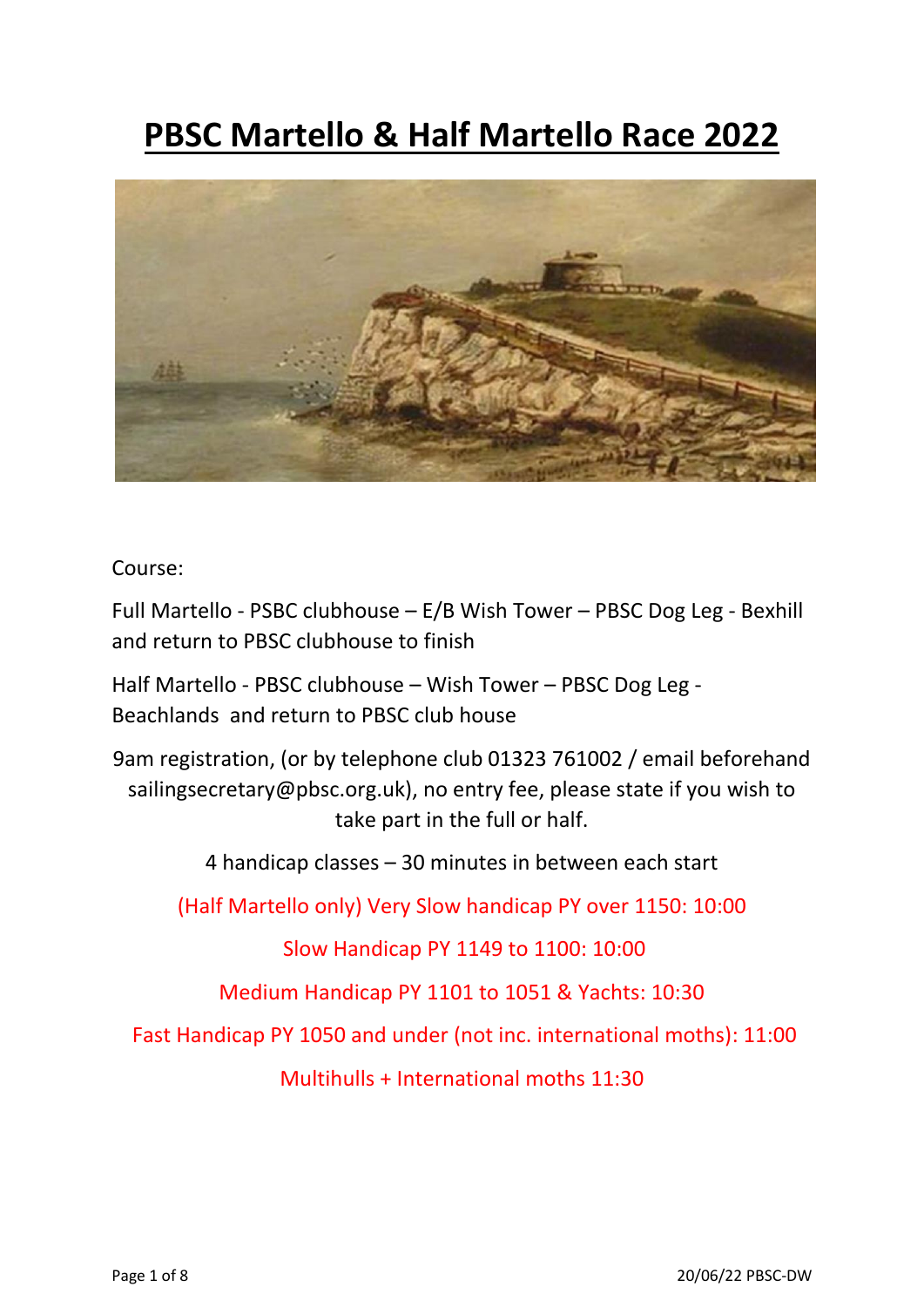# Notice of Race Martello Race Saturday 25<sup>th</sup> June 2022

Pevensey Bay Sailing Club, Pevensey Bay, East Sussex, BN24 6DX

The race will be governed by the rules as defined in The Racing Rules of Sailing. Sailing Instructions will be handed out at registration.

# **Classes to Race**:

Monohull dinghies & Yachts

- 1) Very slow handicap
- 2) Slow handicap
- 3) Medium handicap
- 4) Fast Handicap

# Multihulls

1) All multihulls + International Moths

**Condition of Entry**: Boats shall have adequate insurance and in particular have cover against third party claims in the sum of at least £2,000,000.

**Registration:** Registration will be from 09:00 hrs Saturday 25<sup>th</sup> June on the downstairs patio of the clubhouse. Or for ESSC via telephone to PBSC. No entry fee.

**Schedule of racing**: 2 races (Full Martello & Half Martello) simultaneously are scheduled with four starts staggered 30 minutes apart, commencing 10:00 for the slow and very slow handicap monohulls.

Course to be sailed is attached to the sailing instructions but in summary;

Full Martello - PBSC clubhouse to Wish Tower buoy back PBSC for dog leg then to Bexhill and finish in front of PBSC clubhouse. Approx 20 miles.

Half Martello – PBSC clubhouse to Wish Tower back to PBSC dog leg, then a buoy off Beachlands area and finish in front of PBSC clubhouse. Approx 10 miles

**Scoring**: Positions will be awarded to the quickest boats on corrected time based on class handicap for each of the two races

**Prizes:** The Martello Trophy will be awarded as soon as possible after the finish of the event (prize giving is estimated to be at 16.30 hrs).

**Safety**: This race is a long race and should only be undertaken by those with suitable experience and endurance capabilities. Given the size of the course, safety boat cover is necessarily more stretched than typical club racing. Please take sufficient food and water to sustain you for a long race. In the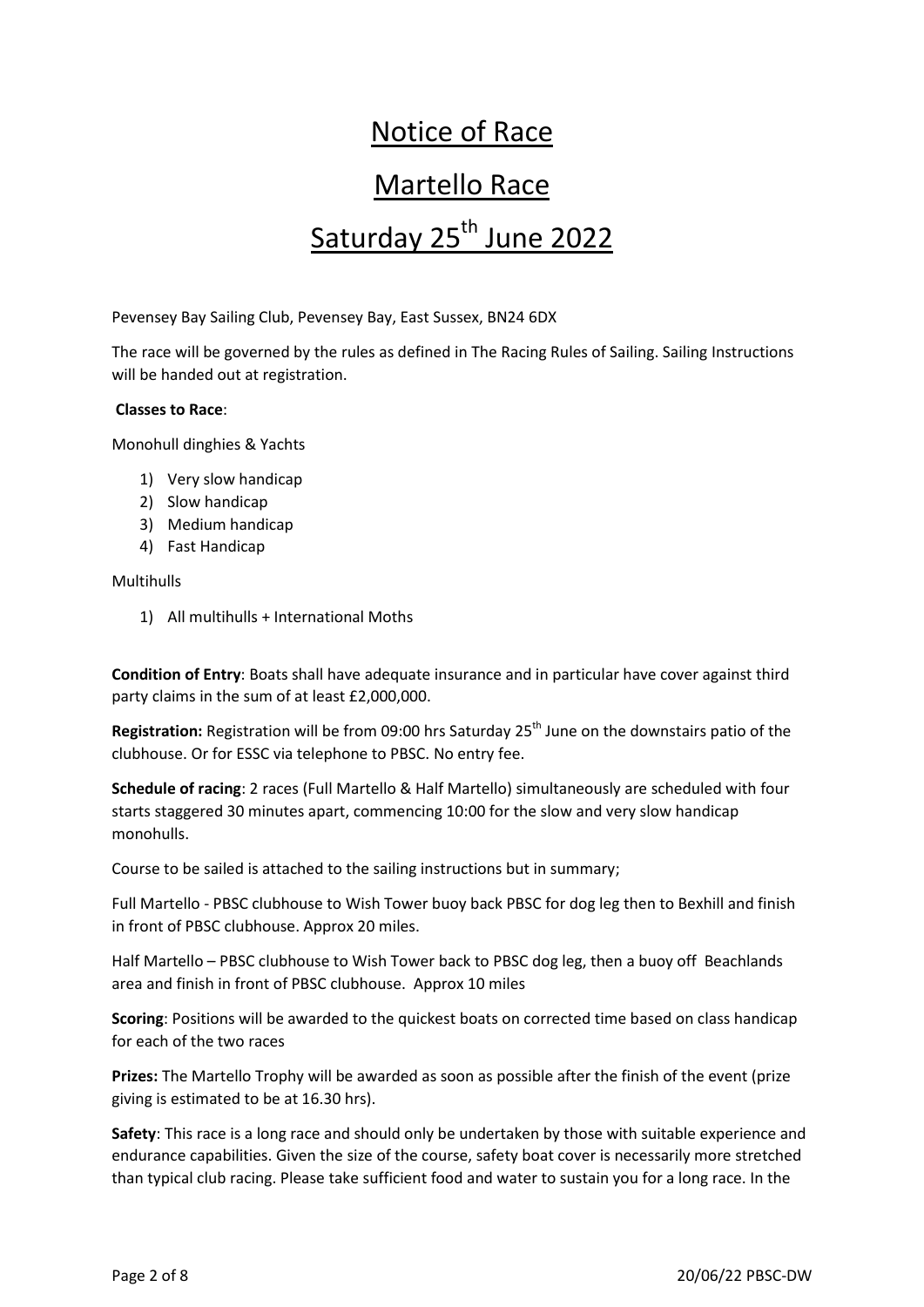event of difficulty and if a safety boat is not immediately available, make to the shore if you are able and telephone the clubhouse - 01323 761 002.

A boats' helm (and crew) are entirely responsible for their own safety, whether afloat or ashore and nothing, whether in the Notice of Race or Sailing Instructions or anywhere else, reduces this responsibility. It is for the helm (and crew) to decide whether they and their boat are fit to sail in the prevailing conditions. By launching or going to sea, the helm (and crew) confirms that their boat is fit for the conditions and her crew is competent to sail and compete in them.

Nothing done by the organisers can reduce the responsibility of a boat nor will it make the organisers responsible for any loss, damage, death or personal injury, however it may have occurred, as a result of the boat taking part in the racing. The organisers encompass everyone helping to run the race and the event, and include the organising authority, the race committee, the race officer, safety boats and beach masters.

The provision of safety boats does not relieve a boat of her responsibilities.

**General**: Car parking within PBSC car park, not on the grass please.

Contact: 01323 761002 (clubhouse – weekends only)

Club Website: [www.pbsc.o](http://www.pbsc.eu/)rg.uk

.

Email sailingsecretary@pbsc.org.uk (Justin Pollard)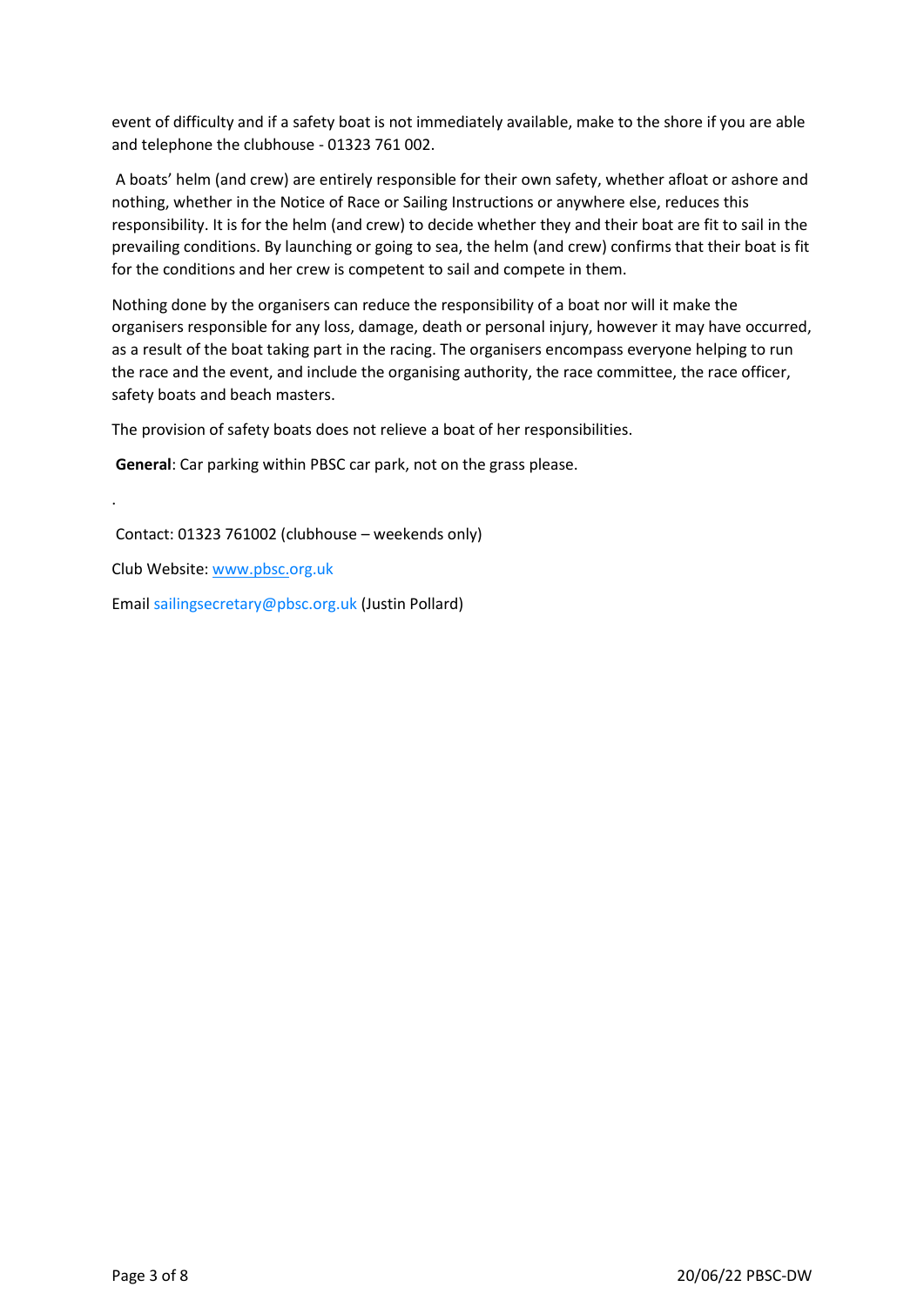# **Pevensey Bay Sailing Club MARTELLO RACE SAILING INSTRUCTIONS SATURDAY 25th June 2022**

# **1 Rules**

Racing will be governed by The Racing Rules of Sailing (RRS), the prescriptions of the RYA, and by these sailing instructions. In the event of conflict these SIs shall prevail. Competitors should also note that Pevensey Bay Sailing Club implements the RYA Racing Charter and competitors, by entering, will be deemed to have undertaken to sail in compliance with the Charter.

# **2 Entries**

- 2.1 Entries should be made into one of the following categories relevant to Full Martello or Half Martello : catamarans & international Moth , fast handicap, medium handicap, slow handicap or very slow handicap. All ratings will be taken from either the up-to-date RYA published PY list or historical handicaps. Which ever is more recent.
- 2.2 Entry is made by completing registration with the organising authority
- 2.3 Entry conditions for boats and competitors are as follows:
- 2.3.1 The safety of a boat and her entire management including insurance shall be the sole responsibility of the owner/person in charge who must ensure that the boat and crew are adequate to face the conditions that may arise in the course of the race. Neither these SI's nor any inspection of the boat limits or reduces the absolute responsibility of the owner/person in charge for the crew, the boat and her management. The race organisers shall not be responsible for any loss, damage, death or personal injury howsoever caused to the owner/person in charge or crew, as a result of their taking part in the race or races. Moreover, every owner/person in charge warrants the suitability of the boat for the race or races.
- 2.3.2 A boat must be insured for a minimum £2,000,000 third party.
- 2.3.3 Personal buoyancy must be properly worn at all times whilst afloat. Wet suits, dry suits or trapeze harnesses do not constitute personal buoyancy. Compliance with these requirements is entirely the responsibility of the helm and crew. This changes Rule 40.
- 2.3.4 All competitors (helm and crew) must sign in or out for each race using the requirements described in SI 16.
- 2.3.5 All boats must clearly display their class insignia and sail number on their sail.
- 2.4 All boats may take part in the Half Martello but only boats with a rating of 1149 and under may take part in the full course. The start times will remain based on your rating but the final scoring will be based on which course you completed. Which course you take part in must be indicated in your registration.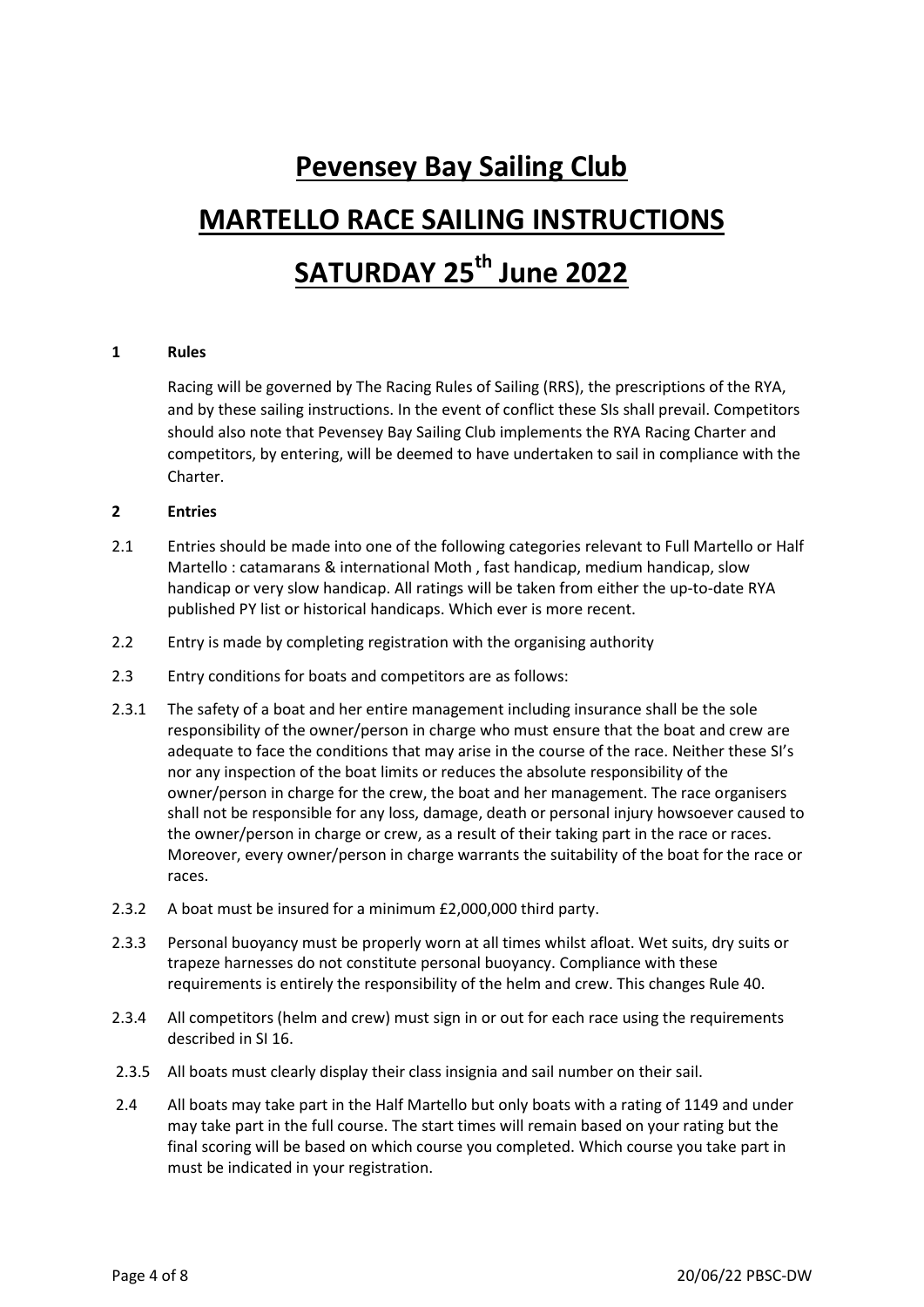# **3 Notices to Competitors**

Notices to competitors will be posted on the official notice board located inside the main entrance, visible from outside, at the front of the clubhouse.

#### **4 Changes in Sailing Instructions**

Any change to the sailing instructions will be posted on the official notice board no less than 1 hour before the advertised start time of the race concerned.

# **5 Signals Made Ashore**

5.1 Signals made ashore will be displayed from the flagstaff of the clubhouse or by/and the light board system on the club house

# **6 Schedule of Races**

Start times will be as follows:

PY as Class:

| Very slow handicap (Half Martello) PY over 1150                | 10.00 Hrs   |
|----------------------------------------------------------------|-------------|
| Slow Handicap PY over 1101 to 1149                             | $10:00$ Hrs |
| Medium Handicap PY 1051 to 1100 + Yachts                       | 10:30 Hrs   |
| Fast Handicap PY 1050 and under (not inc. International Moths) | 11:00 Hrs   |
| <b>Multihulls and International Moths</b>                      | 11.30 Hrs   |

If there are less than three boats in a class then they shall start with the next scheduled fleet.

# **7 Warning Signals**

| 1) Slow and Very slow handicap      | Numeral pennant 1 |
|-------------------------------------|-------------------|
| 2) Medium handicap                  | Numeral pennant 2 |
| 3) Fast Handicap                    | Numeral pennant 3 |
| 4) Multihulls & International Moths | Numeral pennant 4 |

#### **8 Racing Area**

The racing area will be as shown on the attached map. Last page)

#### **9 The Course**

- 9.1 The course configuration and the order of rounding of marks will be as shown on the official notice board. The diagrams indicate the number of legs required to complete the course. They do not indicate the angle between legs.
- 9.2 The sea area defined between the beach and the yellow buoys to the east of the club and running all the way to Bexhill is for safe swimming. This area is designated an obstruction. Boats are prohibited from entering except in an emergency.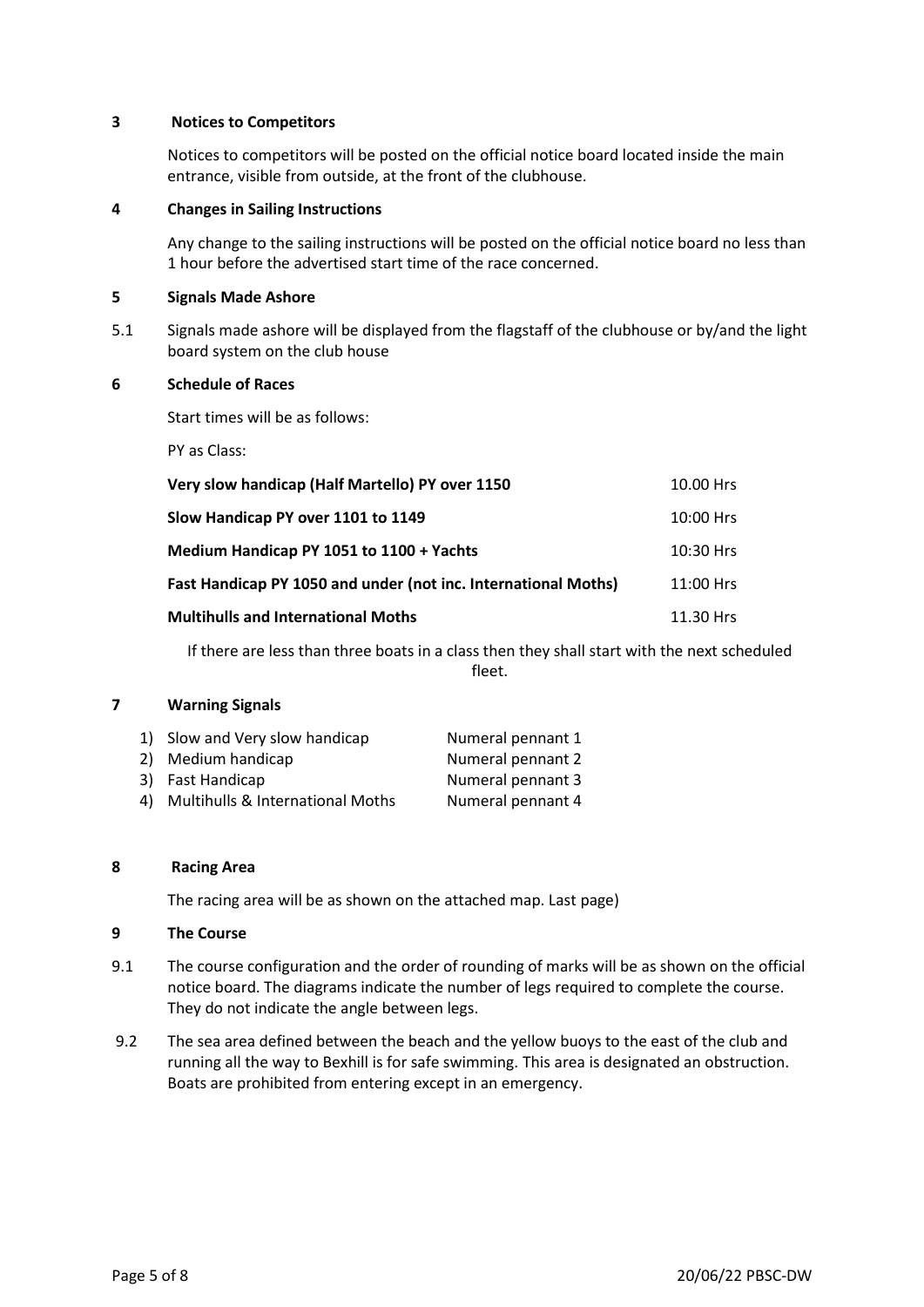# **10 Marks**

Rounding Marks will consist of cylindrical inflatable black buoy, orange Cylindrical buoy, orange pyramid buoy and two red cube marks and other fixed marks as shown on the course board. Starting and finishing mark will be large Blue ODM mark and PBSC Club Transit Pole .

# **11 The Start**

- 11.1 The starting procedure will be as Rule 26, in the sequence set out in SI 6.
- 11.2 In the event of a General Recall, Rule 29.2 is amended in that all (remaining) fleets will restart in the original order with their scheduled start time.
- 11.3 Boats whose warning signal has not been made shall keep clear of the starting area.
- 11.4 A boat starting later than 5 minutes after her starting signal will be scored Did Not Start. This changes rule A4.
- 11.5 The starting line is the gate between mark one and the club house transit mark located in front of the clubhouse.

# **12 Finish**

- 12.1 The finishing line will be the same as the start between mark one and the club house transit mark located in front of the clubhouse.
- 12.2 In the event of the need to shorten the course, this will be indicated by the flying of the S flag on the seaward side of mark one from a safety boat. The finish line shall be between mark one and the clubhouse and shall be crossed west to east if the shorten course is flown before mark 5 and crossed east to west if flown at mark 5.

# **13 Time Limits and Target Times**

13.1 Rule 35 is changed in that the time limit for the race shall be 6 hours after the last start, any boat finishing after 1730 Hrs will be scored DNF.

# **14 Protests & Request for Redress**

- 14.1 Protest forms will be available at the race office. Protests shall be delivered there within the protest time limit.
- 14.2 The protest time limit is 30 minutes after the last boat has finished.
- 14.3 Hearings will be held as soon as possible in the starter's box at the clubhouse.

# **15 Scoring System**

15.1 The Low Point scoring system, RRS Appendix A will apply.

# **16 Safety Regulations**

- 16.1 The requirements of this SI are specified for the safety of competitors.
- 16.2 Signing on to race will be achieved by either signing on sheet at the clubhouse, telephone the club house, VHF Radio on channel P4 or by requesting a safety boat to radio your request.
- 16.3 All boats on finishing their respective course shall either sign off on the PBSC signing on sheet, telephone the Club or radio Aquila (the club) on P4. Should either helm or crew fail to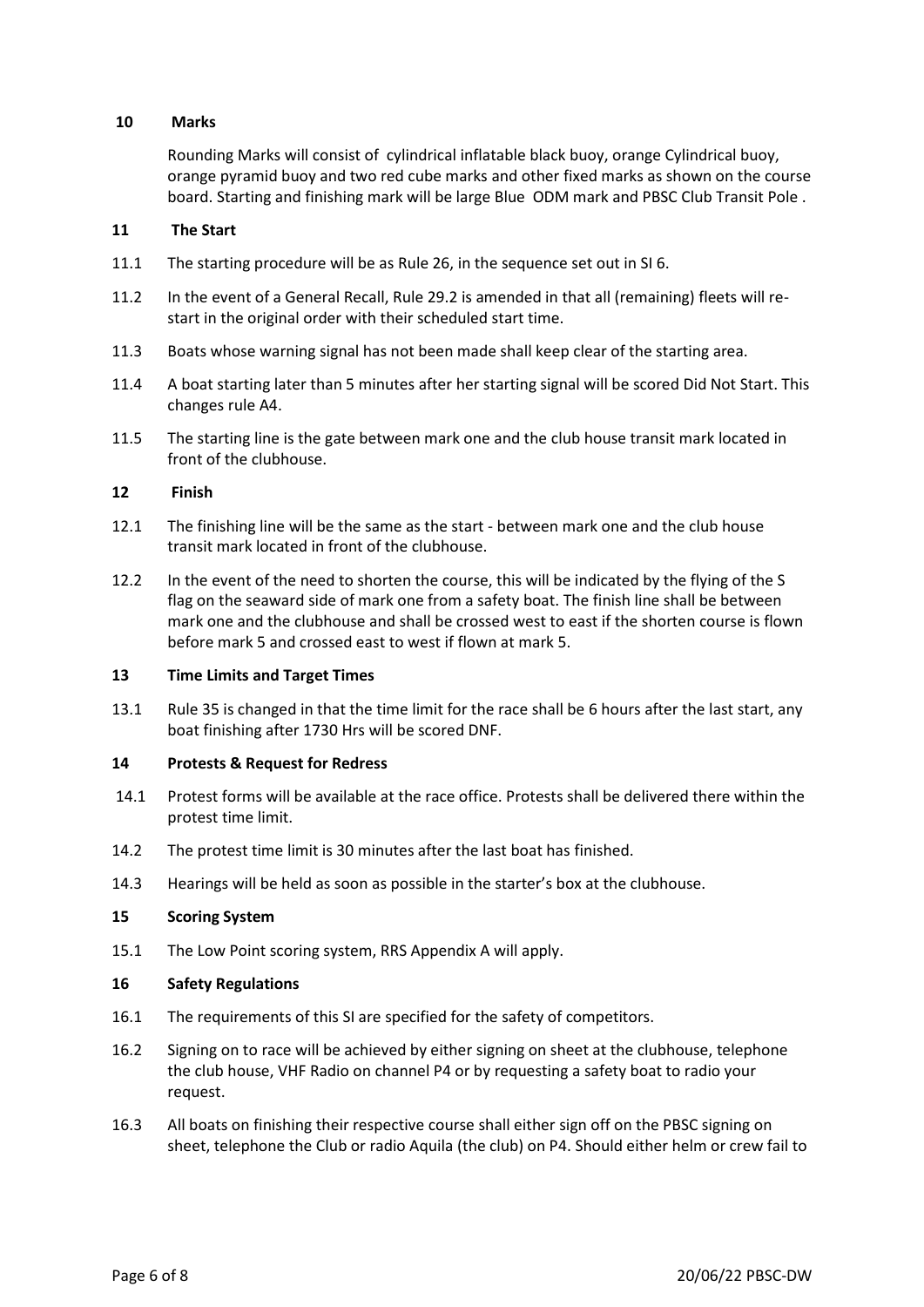"tally in" after coming ashore, their boat will be recorded as "Did Not Finish". This changes Rule A4.

- 16.4 A boat that retires from a race must notify the race office as soon as possible. Competitors who go ashore other than at the sailing club shall immediately telephone the race committee on 01323 761002 to report this.
- 16.5 In an emergency of which he or she shall be sole arbiter the skipper of a safety boat may instruct the helmsman and crew of a capsized dinghy to abandon their efforts to right the dinghy, in order that the safety boat may carry out its responsibility to the remainder of the competitors. This may mean the salvage of a dinghy may have to wait until all competitors are safe.
- 16.6 Failure to comply with any part of this sailing instruction shall not be grounds for protest by another boat. This changes Rule 60.1.

# **17 Personal Communication**

Except in an emergency, a boat shall neither make radio transmissions while racing nor receive radio communications not available to all boats. This restriction also applies to mobile telephones.